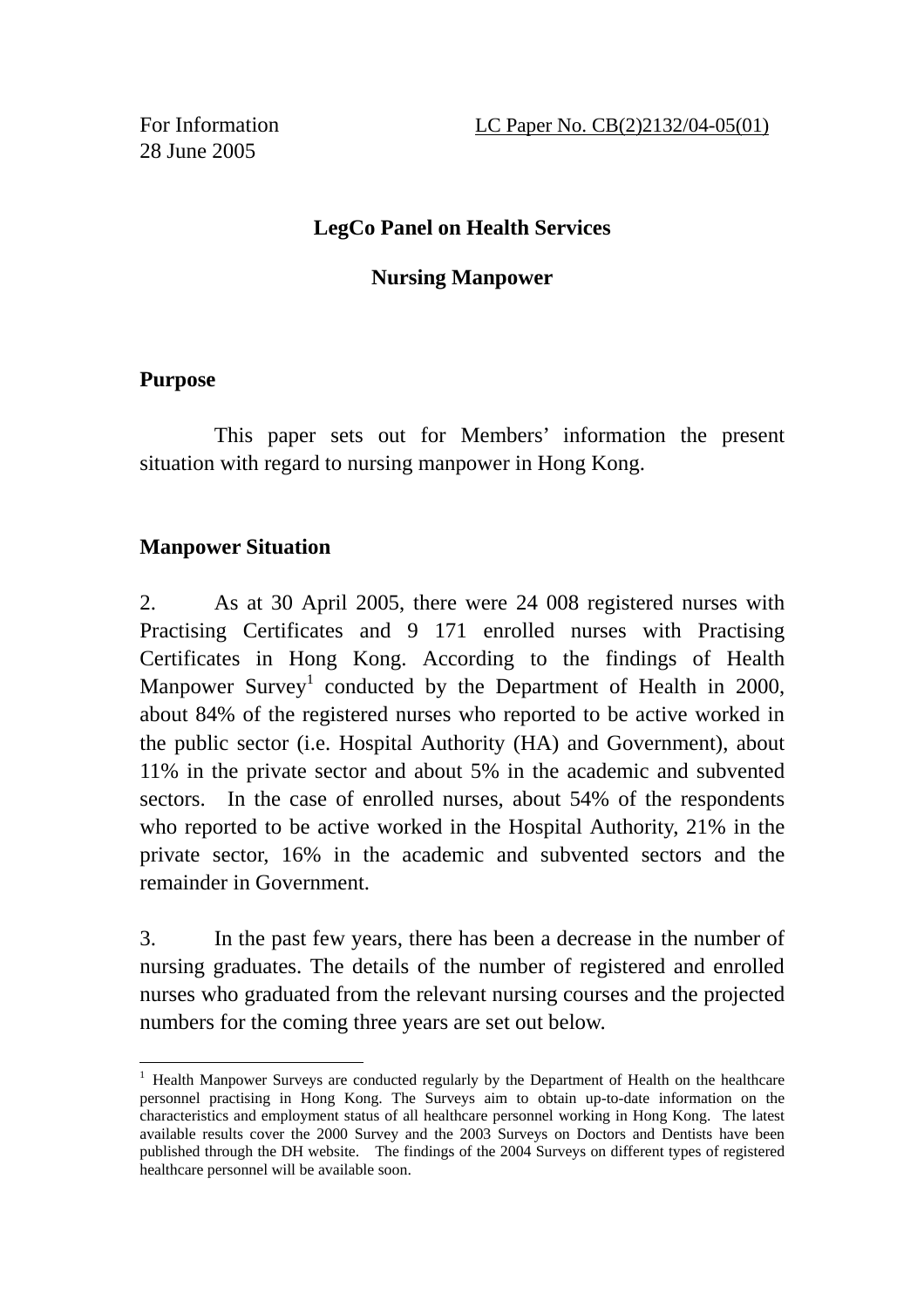| No. of nurses graduated |         |         |         |         |     | Projected no. of<br>nursing graduates |         |         |
|-------------------------|---------|---------|---------|---------|-----|---------------------------------------|---------|---------|
|                         | 2000-01 | 2001-02 | 2002-03 | 2003-04 |     | $2004 - 05 \mid 2005 - 06$            | 2006-07 | 2007-08 |
| <b>RNs</b>              | 1 2 5 7 | 268     | 416     | 358     | 336 | 516                                   | 567     | 597     |
| <b>ENs</b>              | 313     | 123     |         |         |     |                                       |         |         |
| Total                   | 570     | 391     | 416     | 358     | 336 | 516                                   | 567     | 597     |

The substantial decrease in the number of nursing graduates in 2002-03 was due to the cessation of student intake to the nursing programmes run by the HA since July 1999. The decision to cease student intake was made having regard to the trend of reduction in wastage rate of nurses and changes in the skill mix and the mode of delivery of healthcare services. The decision was also in line with the Government's policy of upgrading basic nursing education to degree level for enhancing the quality of healthcare services. This was reflected in the steady increase in the number of places in degree level nursing programmes over the past few years. In the academic year 2004-05, 450 first-year-first-degree places (FYFD) (in full-time-equivalent terms) and 138 first-year-sub-degree places (in full-time-equivalent terms) in nursing education are provided by the University Grants Committee (UGC)-funded institutions. The number of FYFD places in nursing by UGC-funded institutions will further increase to 518 in the 2005-06 to 2007-08 triennium. In addition, the Open University of Hong Kong will start two new four-year nursing degree programmes this September offering a total of 100 places. We estimate that the long term requirement for additional nurses, including the requirement of the public medical sector, the private medical sector and the welfare sector, would be about 600 a year. Since the supply of new nursing graduates is expected to increase from 516 in 2005-06 to 567 in 2006-07 and around 600 in subsequent years, there may still be undersupply of nursing graduates for a couple more years but the situation should improve after 2007.

#### **Public Hospitals and Department of Health**

4. In the context of the HA, the vacancies not filled after the relevant recruitment exercises in 03-04 and 04-05 were 11 and 77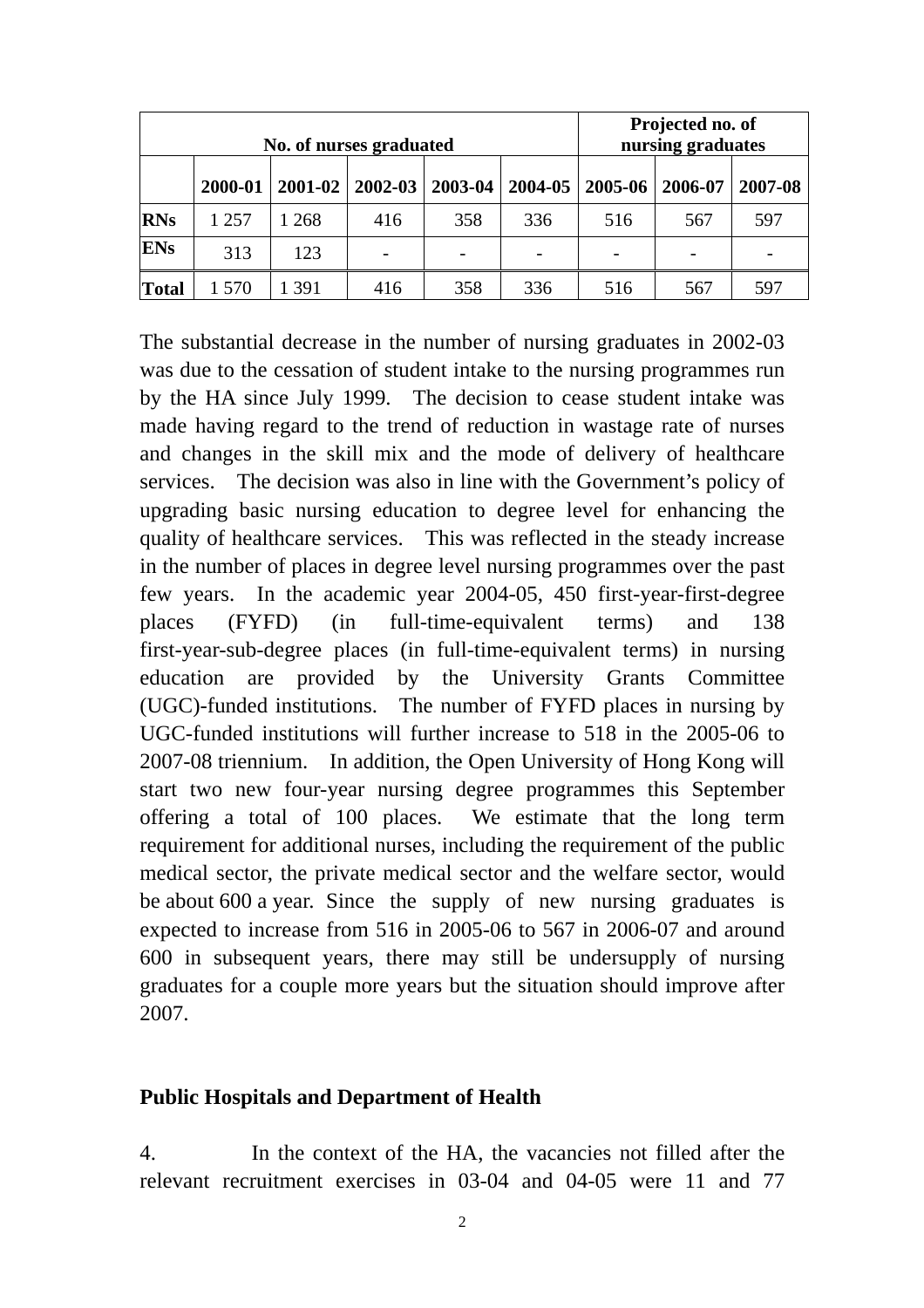respectively. The Department of Health did not experience any difficulty in filling its nursing vacancies over the same time period. However, the Administration does not have exact information on the number of nursing vacancies in private hospitals and non-governmental organisations (NGOs), although some of them have indicated difficulties in recruiting ENs.

### **Private Medical Sector**

5. The nursing manpower situation in the private medical sector would depend very much on the demand for services in this sector. Nonetheless, we anticipate that the estimated annual additional requirement of 600 nurses is a reasonable estimate and adequately reflects the demand in the private sector. Given the relatively low supply of nurses in the past two years, the private medical sector has indicated difficulty in recruiting nurses. Again, we expect the difficulty to be temporary. The situation should improve when the supply of registered nurses increases in the coming years.

#### **The Welfare Sector**

 $\overline{a}$ 

6. In the welfare sector, we are aware of the difficulties in recruiting and retaining nursing staff. The shortage of nursing manpower experienced by some of the NGOs may post operational difficulties. In response, the Social Welfare Department in cooperation with the Hospital Authority and NGOs has recently organized two sessions of career talks to students of Higher Diploma in Nursing of Queen Elizabeth Hospital 2 to familiarize them with the working environment in residential care homes for the elderly and encourage them to join the welfare sector. Furthermore, a recruitment talk targeted at retired nurses is also planned to be held in August to encourage retired nurses to join the welfare sector. We are also considering other feasible ways to deal with the shortage of nurses in

 $2^2$  To alleviate the problem of shortage of nurses in the short term, the HA is conducting a three-year Higher Diploma in Nursing at the Queen Elizabeth Hospital Nursing School for three years starting from 2002-2003. Students will graduate in 2005 (105 graduates), 2006 (111 graduates) and 2007 (100 graduates) respectively. The number of graduates is reflected in the total number of graduates as shown in the table in paragraph 3.